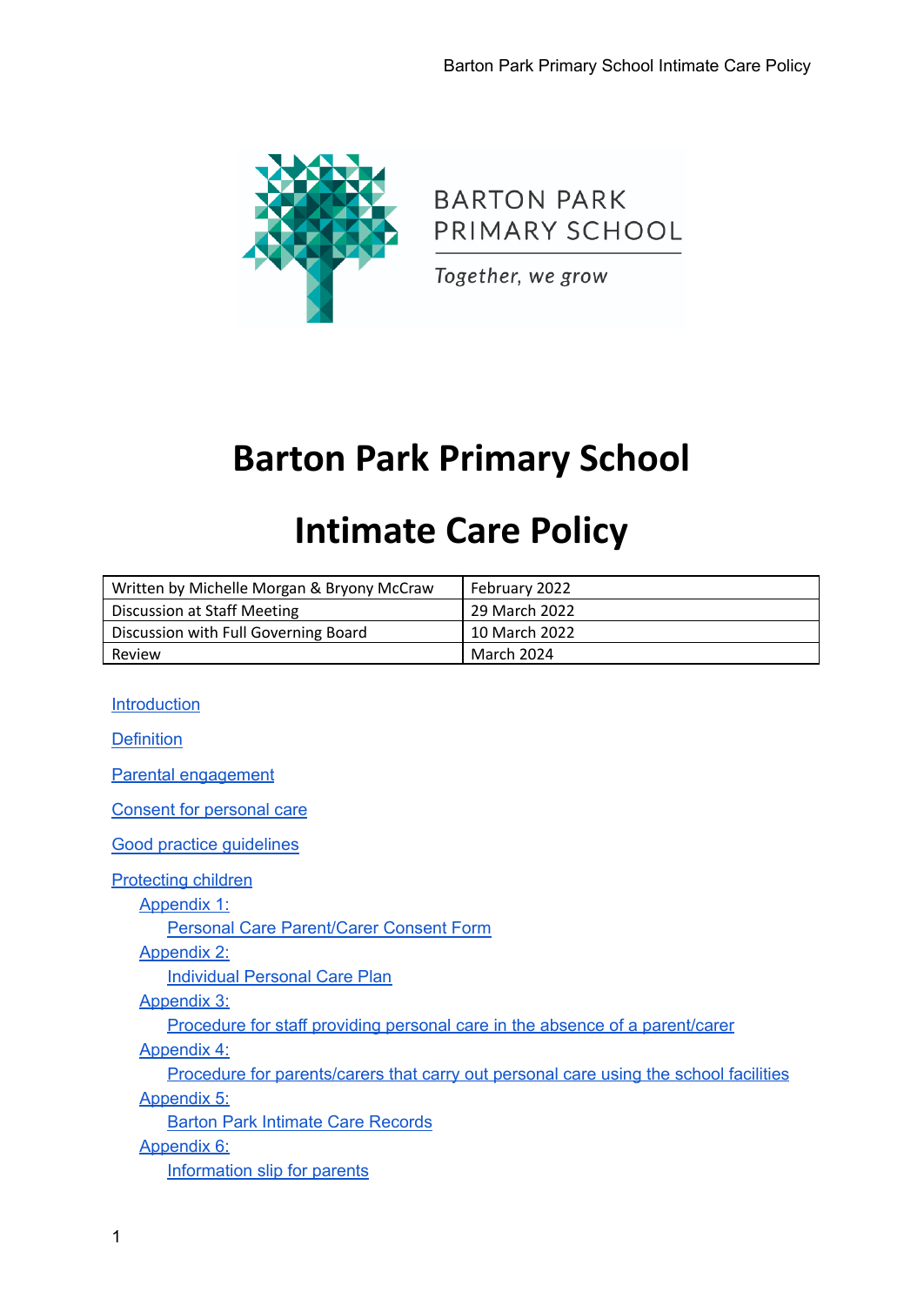### <span id="page-1-0"></span>**Introduction**

We believe that the personal care of children cannot be separated from other aspects of their learning and development as every child has the right to feel safe and secure. We do not discriminate against children who have not reached a stage where they can manage their own personal hygiene and as such welcome all children to participate in our school and provide appropriate support for each child on an individual basis. We recognise the need to treat all children with respect and dignity when personal care is given. No child should be attended to in a way that causes distress, embarrassment or pain. Every child's right to privacy is respected.

This Personal Care Policy has been developed to safeguard children and staff, making sure good practice is followed at all times. We are committed to ensuring that all staff responsible for the personal care of children will undertake their duties in a professional manner at all times. All staff doing this will have been checked with the Disclosure and Barring Service (DBS).

This policy should be read in conjunction with the schools' other policies, as below:

- ❖ Child Protection Policy
- ❖ Equality Scheme
- ❖ Code of Conduct
- ❖ Whistleblowing Policy
- ❖ Health & Safety
- ❖ Confidentiality

## <span id="page-1-1"></span>**Definition**

Personal care can be defined as any care which involves washing, touching or carrying out a procedure to personal personal areas, which most people usually carry out themselves, but which some children are unable to do because of their young age, physical difficulties or other special needs.

Personal care is any care which that covers the following areas:

- ❏ changing a child's nappy
- ❏ assisting with toileting issues
- ❏ assisting a child to change his/her clothes
- ❏ assisting a child to wash using the school shower
- ❏ cleaning a child who has wet and/or soiled him/herself, has vomited.
- ❏ supervising a child involved in personal self-care, if requested, including menstruation.
- ❏ providing comfort or support for a distressed pupil
- ❏ assisting a pupil to manage the application of sunscreen
- ❏ assisting a pupil requiring medical care, who is not able to carry this out unaided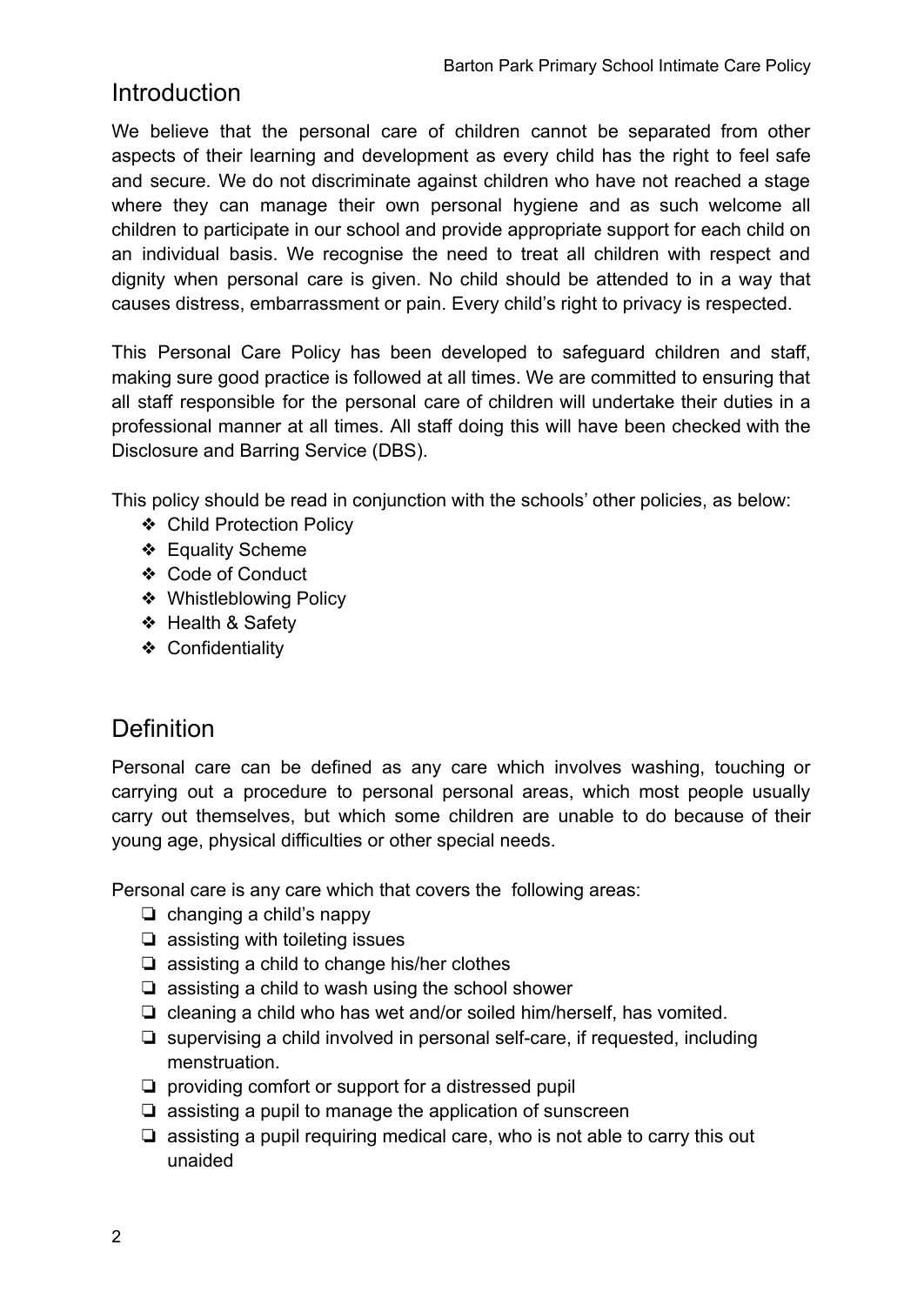## <span id="page-2-0"></span>Parental engagement

Parents and carers are entitled to have a say in how their child's needs are met and have their own culture respected. We will work with families to ensure the appropriate support is given to their child regarding their personal and personal care needs. Staff carrying out daily personal care for children will follow the procedure outlined in Appendix 2. If a child's care needs require an individual plan, staff will liaise with parents/carers to establish a Personal Care Plan (see Appendix 2), which sets out the following:

- What care is required
- Number of staff needed to carry out the care
- Any additional equipment needed
- The child's preferred means of communication, e.g. visual/verbal
- The child's level of ability, i.e. what procedures of personal care the child is able to do themselves
- Any adjustment necessary in respect to cultural or religious views
- Arrangements for external school events and activities
- The procedure for monitoring and reviewing the personal care plan

## <span id="page-2-1"></span>Consent for personal care

Parents/carers are required to sign the Personal Care Parent/Carer Consent Form (see Appendix 1) to provide their agreement to this policy, procedures and individual care plan; no personal care will be carried out without prior written parent/carer consent. Consent forms will be stored in a pupils individual record, located in the central office; this information will be made available to anyone working with the child, including cover/agency staff.

If a child requires immediate personal care and parent/carer consent has not been given, parents/carers or other emergency contacts will be contacted by phone to come into school to support their child. The child will be comforted and wait in the designated changing area with staff to preserve dignity until the parent/carer arrives. Parents/carers will follow the procedure outlined in Appendix 4: Procedure for parents/carers that carry out personal care using the school facilities.

If the parents/carers or emergency contacts cannot be contacted a member of the Senior Leadership Team will be consulted. If the child is deemed to be at risk, staff will act appropriately and may need to provide personal care without consent following this policy and the procedure outlined in Appendix 3: Procedure for staff providing personal care in the absence of a parent/carer.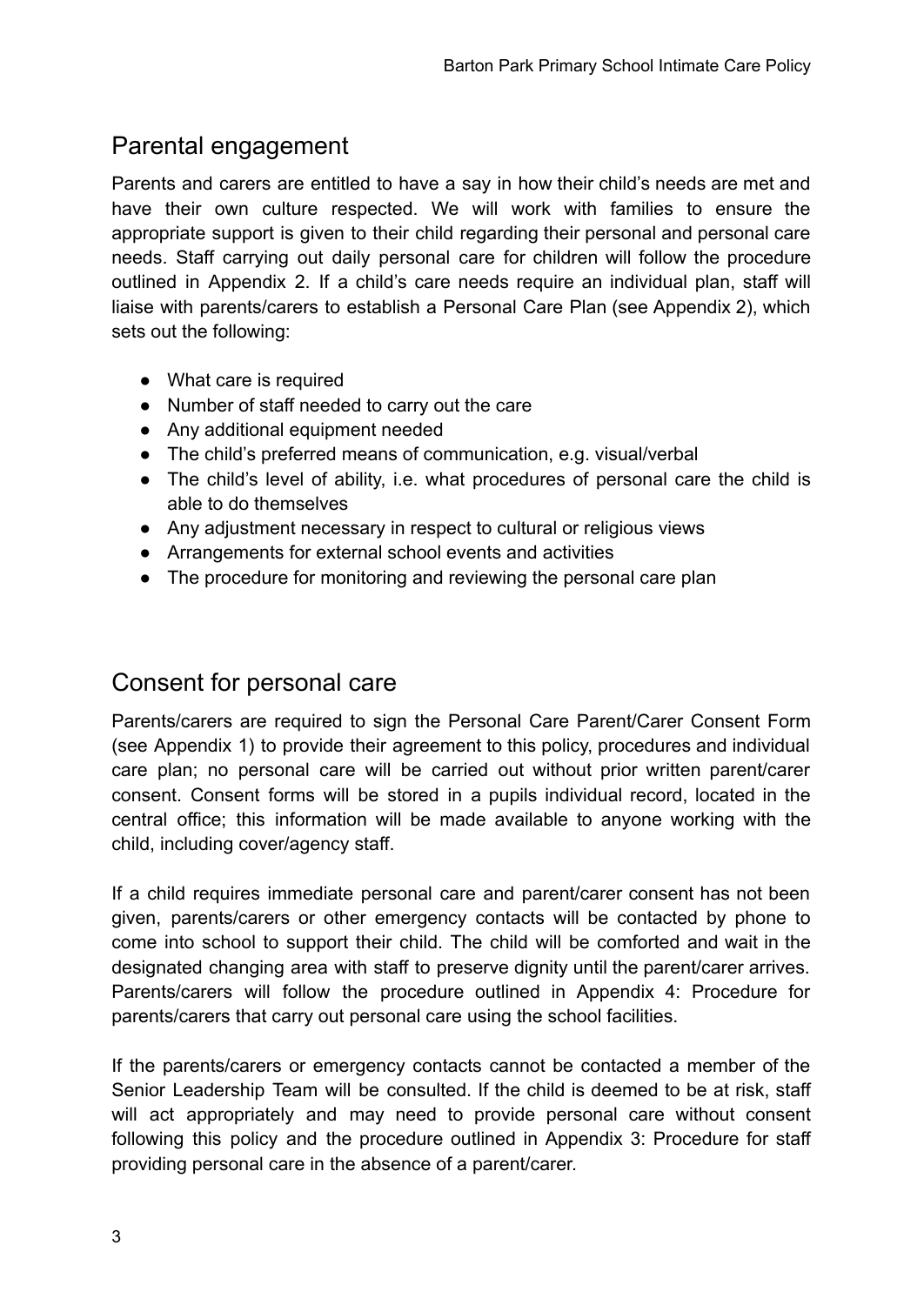## <span id="page-3-0"></span>Good practice guidelines

Any child who requires personal care is treated with respect at all times; we recognise that the child's welfare and dignity is of paramount importance. A staff member who is known to the child will take on the responsibility of carrying out/assisting with the personal care following the procedure outlined in Appendix 2 and 3.

The staff member who is involved will always ask the child for permission to assist them. The child will be supported to achieve the highest level of autonomy that is possible given their age and abilities and staff will encourage them to do as much for him/herself as they can. A minimum of two members of staff will be present at all times when personal care is required. Careful consideration will be given to each child's situation to determine if more staff might need to be present.

Where these procedures may require specialist training, we will seek out training for the staff who will be involved in a child's care, ensuring that the child's key adult and at least one other member of staff access the training.

Appropriate terminology for parts of the body and bodily functions will be used by school staff. The terminology school staff will use are: penis, vagina, bottom, poo, pee. This language is clear, direct and avoids confusion. We have taken guidance from the NHS and the RSE curriculum in making these language choices. If a parent feels that their child will not understand this terminology and wishes to use alternative words this needs to be in agreement with the Early Years Lead or the **Headteacher** 

## <span id="page-3-1"></span>Protecting children

Child Protection procedures will be adhered to. All children will be taught personal safety skills carefully matched to their level of development and understanding to build their confidence and assertiveness about their own body. Confident and assertive children who feel their body belongs to them are less vulnerable to abuse.

If a member of staff has a concern about physical changes in a child's presentation and/or health, e.g. marks, bruises, soreness etc. she/he will immediately report concerns to a member of the Designated Safeguarding Team for Child Protection.

If a child makes an allegation against a member of staff, all necessary procedures will be followed (see Child Protection Policy).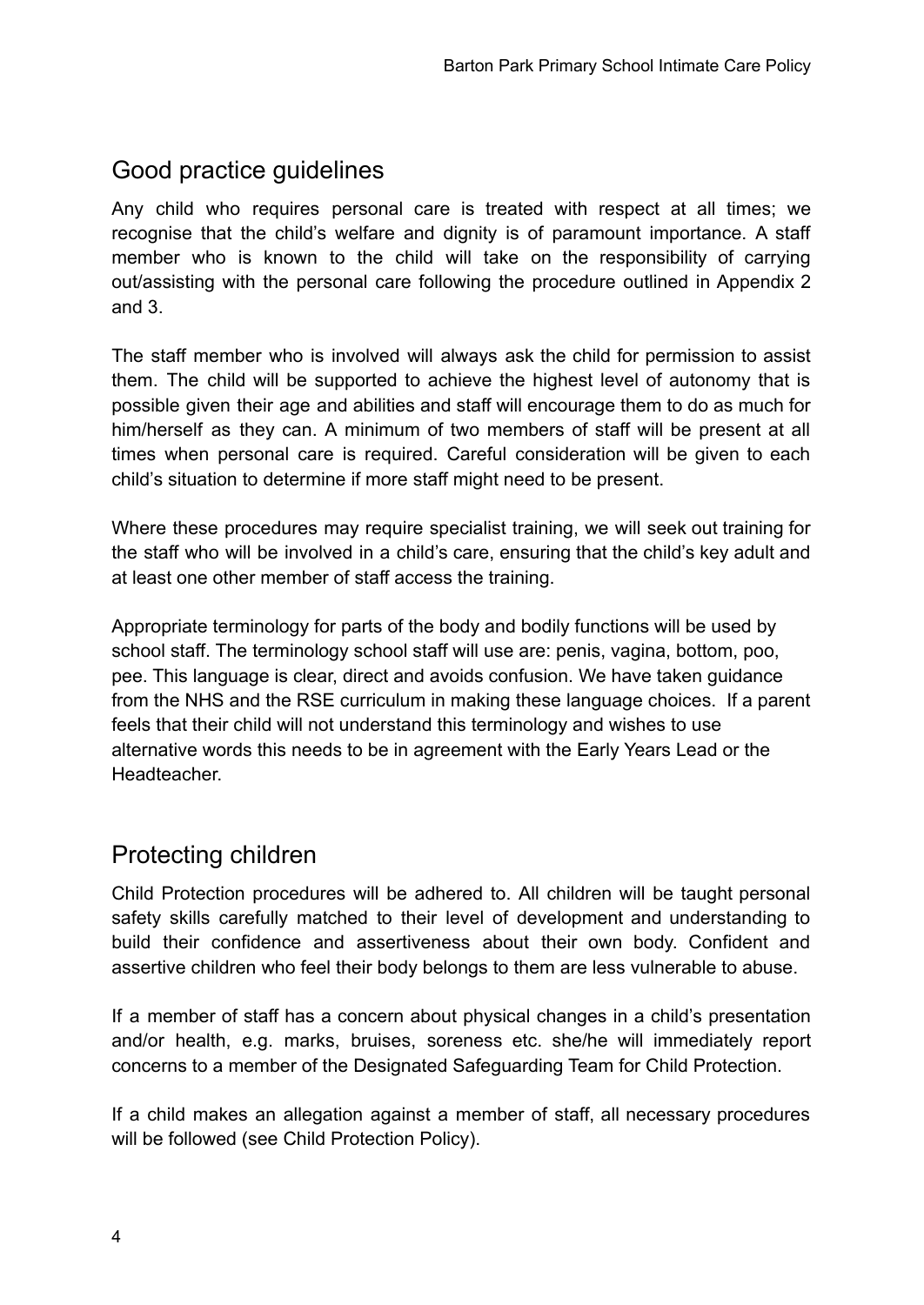#### Appendix 1:

#### Personal Care Parent/Carer Consent Form

<span id="page-4-1"></span><span id="page-4-0"></span>

| <b>Pupil's Personal Details</b> |       |                                |     |  |  |
|---------------------------------|-------|--------------------------------|-----|--|--|
| Full name:                      |       | Date of Birth:                 |     |  |  |
| Parent/carer name:              |       | Parent/carer name:             |     |  |  |
| Relationship to child:          |       | Relationship to child:         |     |  |  |
| <b>Parental Responsibility</b>  | Y / N | <b>Parental Responsibility</b> | - N |  |  |

#### **Parent/Carer consent**

Please tick to give consent for the following personal care to carried out inline with this policy and procedures:

Personal care is any care which that covers the following areas:

- ❏ changing a child's nappy
- ❏ assisting with toileting issues
- ❏ assisting a child to change his/her clothes
- ❏ assisting a child to wash using the school shower
- ❏ cleaning a child who has wet and/or soiled him/herself, has vomited.
- ❏ supervising a child involved in personal self-care, if requested, including menstruation.
- ❏ providing comfort or support for a distressed pupil
- ❏ assisting a pupil to manage the application of sunscreen
- ❏ assisting a pupil requiring medical care, who is not able to carry this out unaided

Details of personal care required outside of the above list, including medical:

Signed: Print name: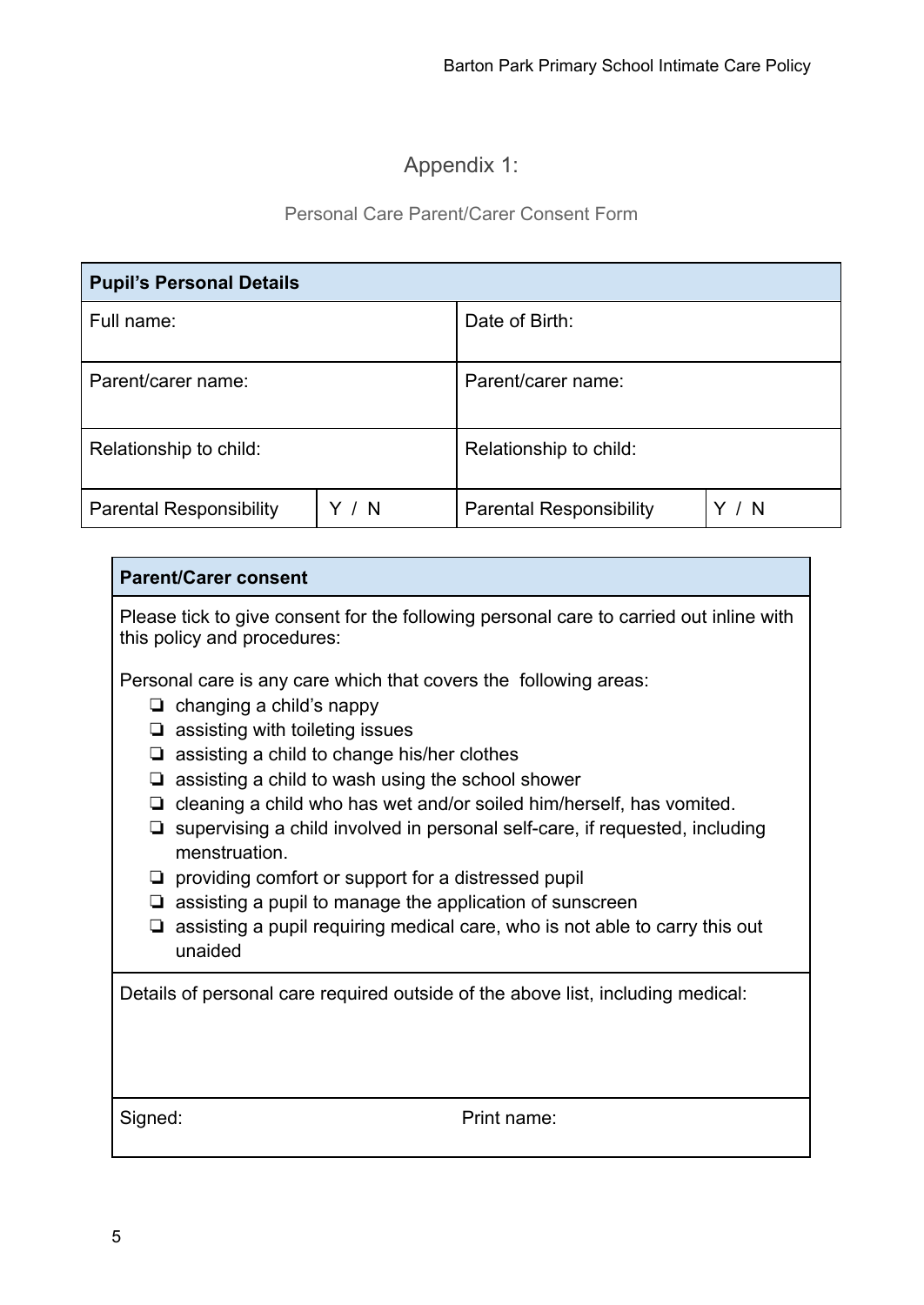<span id="page-5-0"></span>Date:

## Appendix 2:

#### Individual Personal Care Plan

<span id="page-5-1"></span>

| <b>Pupil details</b>              |                    |  |  |
|-----------------------------------|--------------------|--|--|
| Full name:                        | Date of Birth:     |  |  |
| Parent/carer name:                | Parent/carer name: |  |  |
| Diagnosed needs/additional needs: |                    |  |  |

| Details of the personal care required |  |  |  |  |
|---------------------------------------|--|--|--|--|
| Staff assisting                       |  |  |  |  |
| Timetable                             |  |  |  |  |
| Location/equipment                    |  |  |  |  |
| Alternative arrangements              |  |  |  |  |

| <b>Parent/Carer Consent</b>                                                                                                                                            |             |  |  |  |
|------------------------------------------------------------------------------------------------------------------------------------------------------------------------|-------------|--|--|--|
| Please tick                                                                                                                                                            |             |  |  |  |
| $\Box$ I/we give permission for the assistance detailed above to be provided to<br>my/our child, and will advise the school of any change that may affect this<br>plan |             |  |  |  |
| Signed:                                                                                                                                                                | Print name: |  |  |  |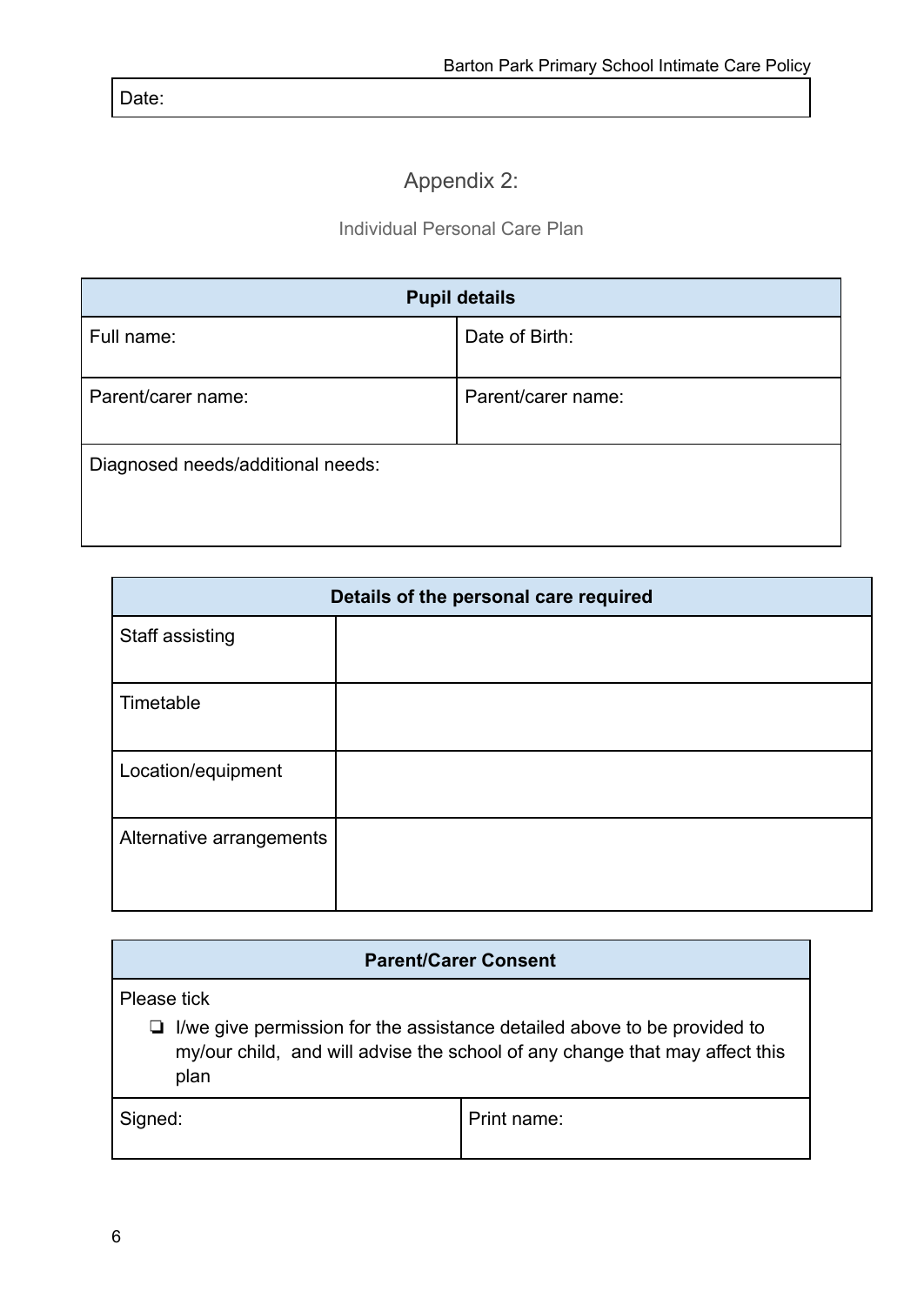<span id="page-6-0"></span>Date: Date: Plan review date:

Appendix 3:

<span id="page-6-1"></span>Procedure for staff providing personal care in the absence of a parent/carer

- 1. A minimum of 2 members of staff will take the child to the designated changing area within school (the large accessible toilet/shower room located adjacent to the Nursery classroom).
- 2. Once in the changing area the personal care required will be talked through with the child, which may include one of the following:
	- Assisting the child to change their own wet and/or dirty clothes from blood, vomit or soiling
	- Changing the child's wet and/or dirty clothes from blood, vomit or soiling if they are unable to
	- Assisting the child to use the shower to wash and clean themself
	- Assisting the child to get dressed following the use of the shower
- 3. The procedure ensures staff adhere to the following during the personal care:
	- $\triangleright$  Throughout the personal care staff will wear protective gloves and an apron.
	- $\triangleright$  The procedure must be discussed in a friendly and reassuring way with the child throughout the process.
	- $\triangleright$  The child is encouraged to care for him/herself as far as possible.
	- $\triangleright$  Physical contact is kept to the minimum possible to carry out the necessary cleaning. Consent from the child before making physical contact is sought.
	- $\triangleright$  The child is clean before they redress themselves.
	- $\triangleright$  Privacy is given appropriate to the child's age and the situation.
- 4. Once the child is clean and dressed, a member of staff will walk him/her back to class and record the personal care given using the personal care recording sheets (appendix 5 & 6) and reported to parents/carers at the earliest point and no later than the end of that school day.
- 5. Staff will dispose of gloves, wipes and nappies in labelled bins for the disposal of soiled waste. Dirty clothes will be put in a labelled bag for the child to take home.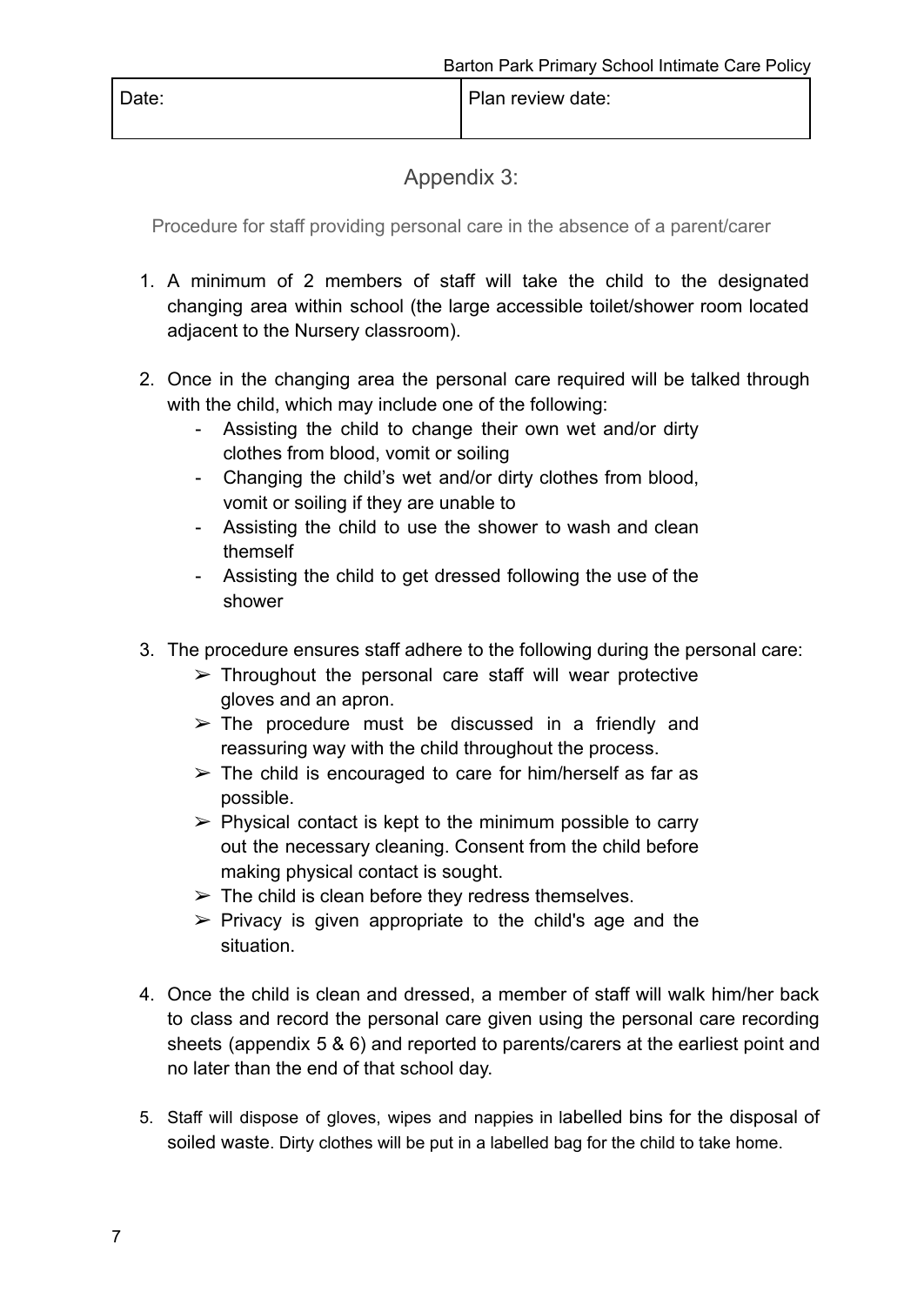Barton Park Primary School Intimate Care Policy

<span id="page-7-0"></span>6. Staff will ensure the changing area is clean and that the facilities are left as they were found.

#### Appendix 4:

<span id="page-7-1"></span>Procedure for parents/carers that carry out personal care using the school facilities

- 1. Parents/carers will arrive in the main school office and be signed in as a visitor and given a red visitors lanyard to wear.
- 2. A member of the admin team will walk the parent/carer to the designated changing area to meet their child and school staff. The designated changing area is the large accessible toilet/shower room located adjacent to the Nursery classroom).
- 3. School staff will explain how to use the facilities, including the shower and provide gloves, aprons or other equipment that is requested and available.
- 4. Parents/carers will be encouraged to close/lock the changing area door to ensure the child's privacy is respected. School staff will wait outside the bathroom in the foyer.
- 5. Parents/carers will use the school facilities to dispose of gloves, wipes and nappies but will be asked to take home wet or soiled clothing.
- 6. Once the child is changed staff will ask the parent/carer to leave the designated changing area and return to the main school office to be signed out. School staff will walk the child back to class and continue with their lesson. In the event that the child needs the parents/carers to settle them back into class the staff member will supervise their return to class and walk the parents/carers to the main school office to be signed out.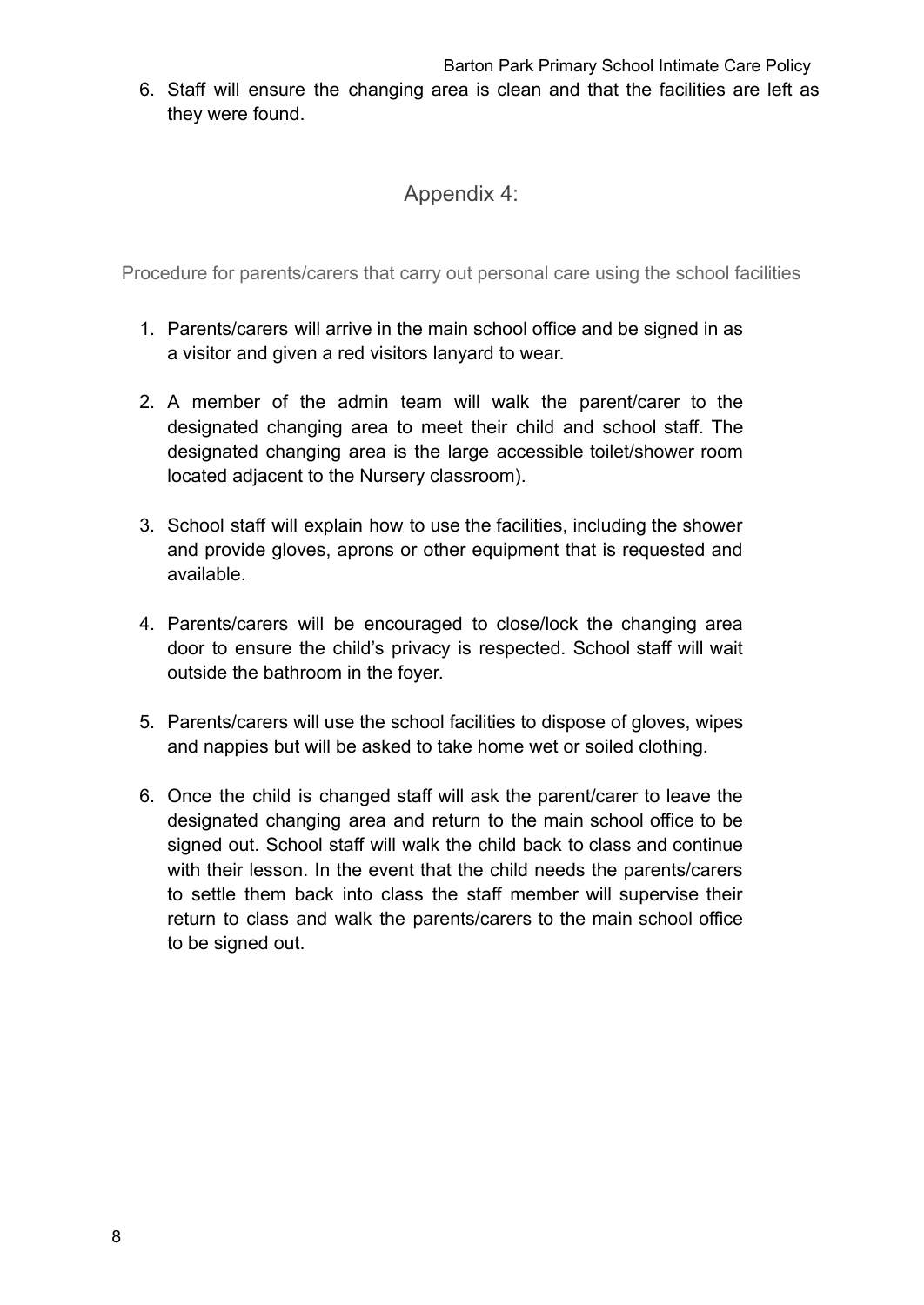## Appendix 5:

#### Barton Park Intimate Care Records

<span id="page-8-1"></span><span id="page-8-0"></span>

| <b>Date</b> | Child's<br>initials | <b>Staff</b><br>member<br>initials | Code<br>W/S/D | <b>Date</b> | Child's<br>initials | <b>Staff</b><br>member<br>initials | Code<br>W/S/D |
|-------------|---------------------|------------------------------------|---------------|-------------|---------------------|------------------------------------|---------------|
|             |                     |                                    |               |             |                     |                                    |               |
|             |                     |                                    |               |             |                     |                                    |               |
|             |                     |                                    |               |             |                     |                                    |               |
|             |                     |                                    |               |             |                     |                                    |               |
|             |                     |                                    |               |             |                     |                                    |               |
|             |                     |                                    |               |             |                     |                                    |               |
|             |                     |                                    |               |             |                     |                                    |               |
|             |                     |                                    |               |             |                     |                                    |               |
|             |                     |                                    |               |             |                     |                                    |               |
|             |                     |                                    |               |             |                     |                                    |               |
|             |                     |                                    |               |             |                     |                                    |               |
|             |                     |                                    |               |             |                     |                                    |               |
|             |                     |                                    |               |             |                     |                                    |               |
|             |                     |                                    |               |             |                     |                                    |               |
|             |                     |                                    |               |             |                     |                                    |               |